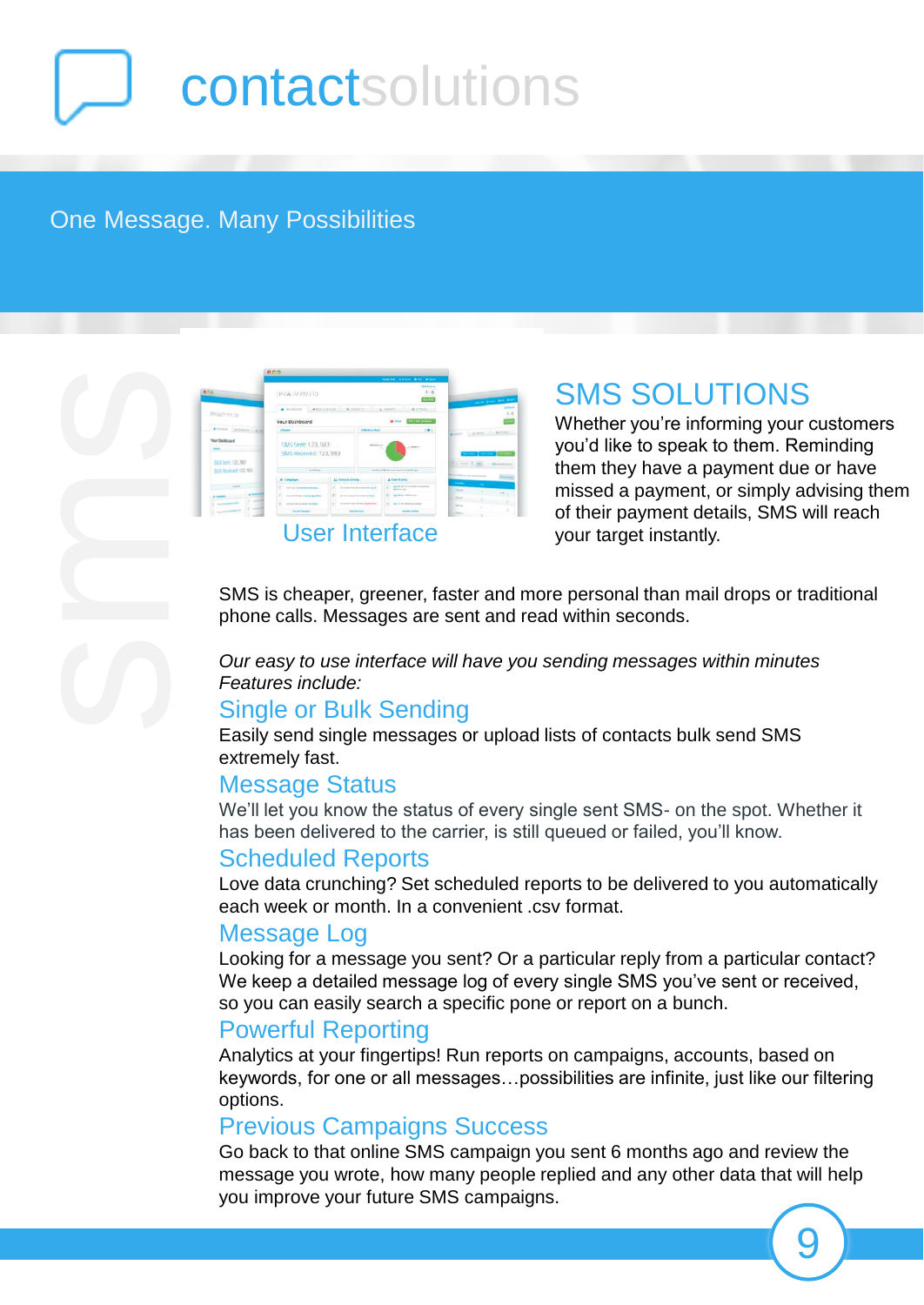# contactsolutions

### One Message. Many Possibilities

### API

Developed with developers in mind, our SMS API allows you to send SMS effortlessly, receive them back ( real time or on demand) or get your delivery status. Our API can be used to implement high traffic, two- way, bulk and premium SMS application.